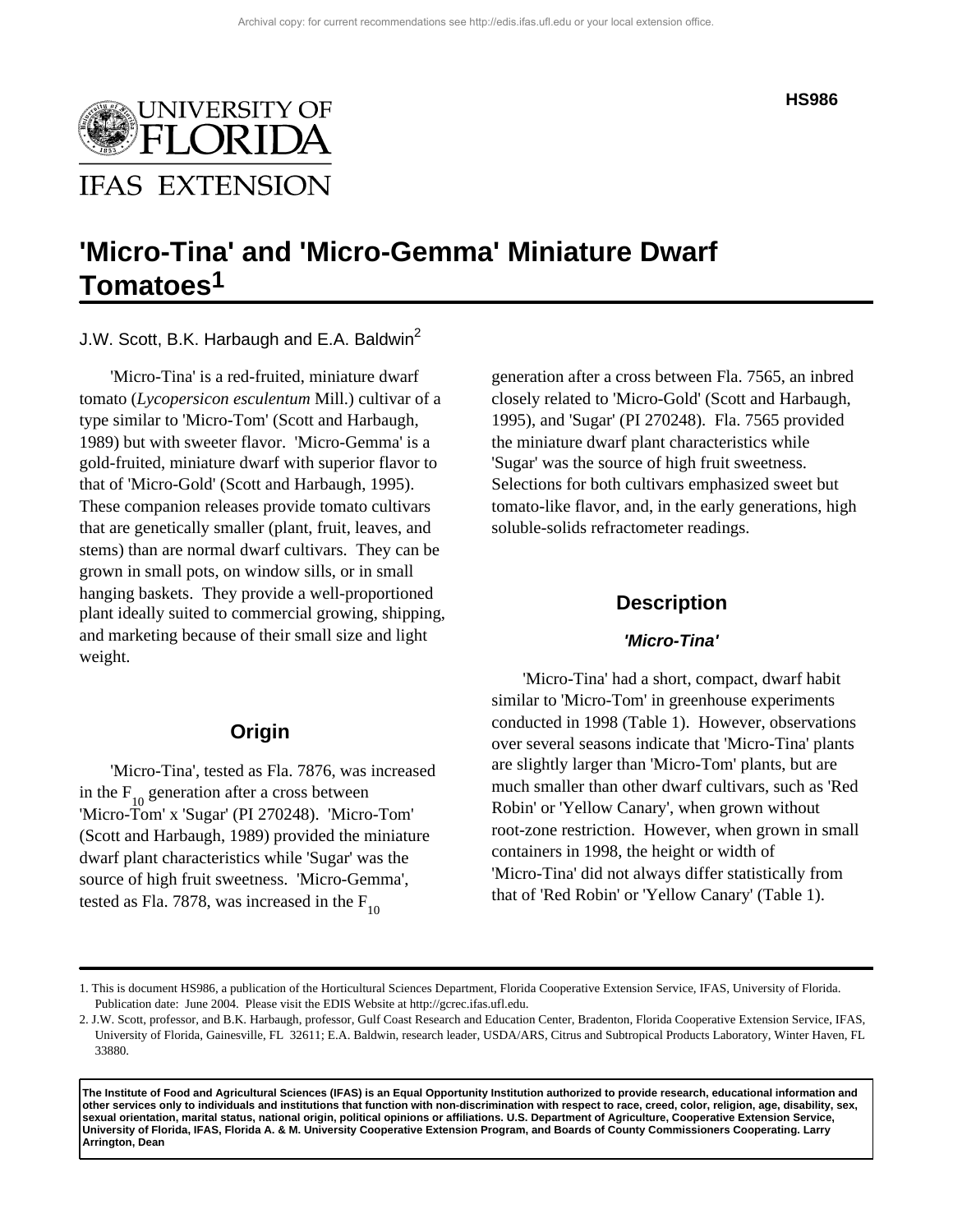As with the previously released miniature dwarf cultivars, all plant parts are genetically reduced, allowing for well-porportioned growth in small containers. Nonminiature dwarf cultivars are larger and plant size is restricted by constriction of the root zone in the small containers.



**Figure 1.** 'Micro-Tina'.

Pedicels are jointed and the fruit have uniform green (*u* gene) shoulders. They ripen to an attractive red color with a glossy exterior. Fruit are trilocular, resembling a miniature large fruit, as oppsed to a cherry tomato fruit whch is bilocular and has a larger locule : pericarp ratio. 'Micro-Tina' has fruit comparable in size to those of 'Micro-Tom' and smaller than those of 'Red-Robin' and 'Yellow Canary'. Fruit ripen earlier than for 'Micro-Tom' and the other cultivars tested (Table 1).

Fruit of 'Micro-Tina' are less acid and sweeter than those of 'Micro-Tom', according to an experienced tast panel (33 people) and objective measurements of acid and sugars (Table 2). Overall flavor did not differ statistically from that of 'Micro-Tom', but was better than that of 'Red Robin'. The taste panel rated 'Red Robin' as less aicd, a feature supported by the measurement of citric acid. Our objective was to develop a miniature, red-fruited, dwarf tomato with a sweeter flavor than 'Micro-Tom', and the data in Table 2 indicate that this objective was achieved.

'Micro-Tina' is resistant to fusarium wilt race 1 [*Fusariumoxysporum* Schlechtend.f.sp. *lycopersic*  (Sacc.) Snyder and Hansen] (*I*) and gray leafspot (*Stempyllium solani* Weber) (*Sm*). Fruit are highly tolerant to major fruit disorders such as blossom end rot, cracking, and graywall.

#### **'Micro-Gemma'**

Plant habit of 'Micro-Gemma' was similar to 'Micro-Tina' in Spring and Fall 1998 (Table 1). It tended to be smaller than 'Micro-Gold', espcially in the Fall experiment (Table 1).



**Figure 2.** 'Micro-Gemma'.

'Micro-Gemma' has jointed pedicel and fruit have uniform green (*u*) shoulders. Fruit ripen to a gold color because of the yellow flesh allele (*r*) and the yellow epidermis color (*Y*). Internal fruit anatomy is similar to that of 'Micro-Tina'. Fruit size is similar to that of other dwarf cultivars and smaller than that of 'Red Robin' and 'Yellow Canary' (Table 1). It is not as early as 'Micro-Tina', but is similar in maturity to 'Micro-Tom' and 'Micro-Gold'.

The experienced taste panel did not detect significant differences in sweetness or overall flavor among the three yellow-fruited cultivars tested (Table 2). However, chemical measurements indicated that 'Micro-Gemma' was higher in soluble solids and sucrose equivalents than 'Micro-Gold' and 'Yellow Canary'. In numerous field and greenhouse comparisons, the authors rated the flavor of 'Micro-Gemma' as better than that of 'Micro-Gold'. It has the same disease resistance as 'Micro-Tina'.

# **Seed Availability**

'Micro-Tina' and 'Micro-Gemma' are open-pollinated (pure line) releases. Distribution for commerical seed production purposes is handled through the Florida Foundation Seed Producers, P.O. Box 309, Greenwood, FL 32443. Small samples for research purposes are available from the senior author.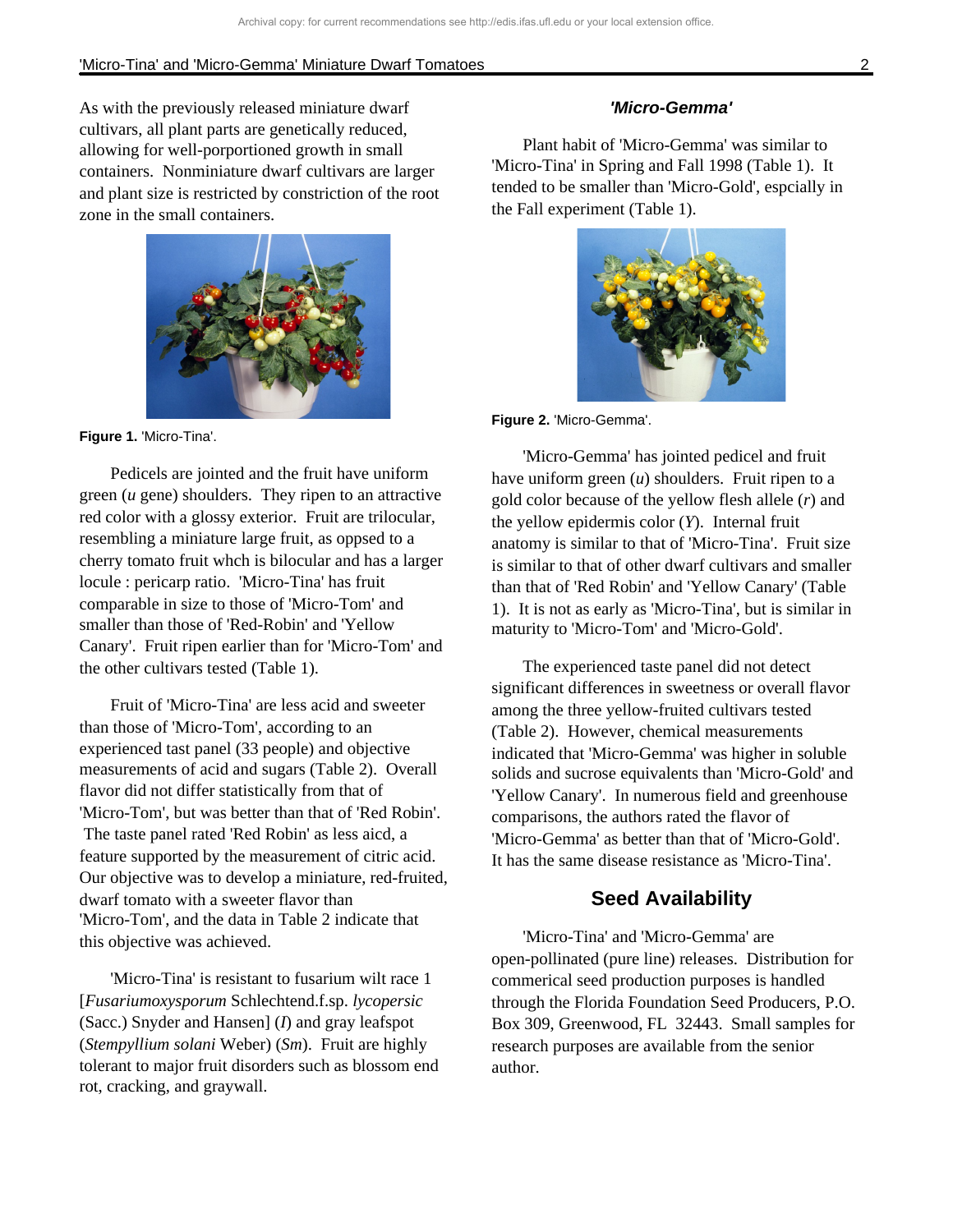# **Literature Cited**

Koehler, P.E. and S.J. Kays. 1991. Sweet potato flavor; Quantitative and qualitative assessment of optimum sweetness. J. Food Qual. 14:241-249.

Scott, J.W. and B.K. Harbaugh. 1989. Micro-Tom, a miniature dwarf tomato. Florida Agr. Expt. Sta. Circ. S-370.

Scott, J.W. and B.K. Harbaugh. 1995. Micro-Gold miniature dwarf tomato. HortScience 30:643-644.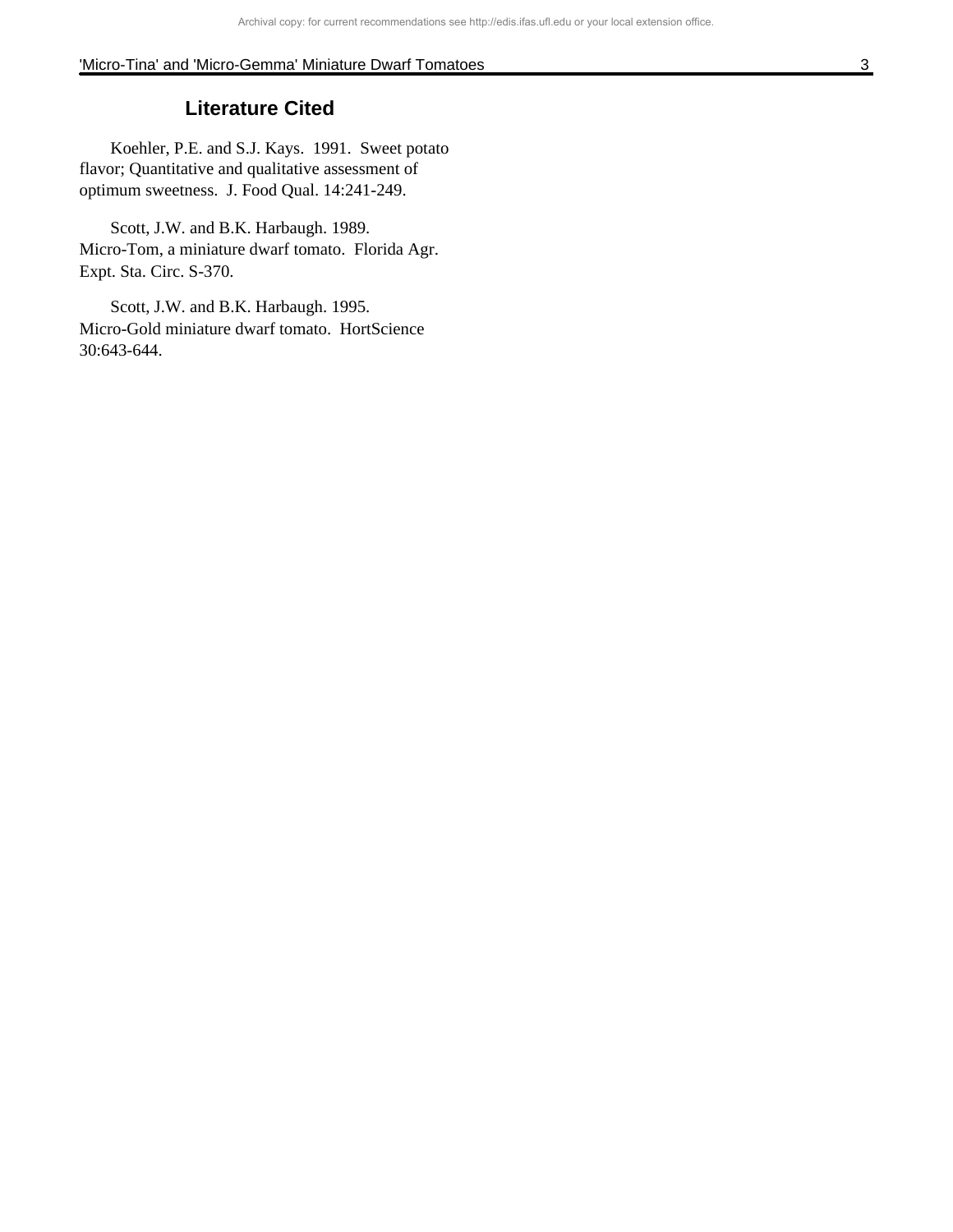Table 1. Evaluations of plant and fruit characteristics of six tomato cultigens grown as single plants in pots (13 cm in diameter, 1 L)<sup>2</sup> or three plants in hanging pots (20 cm in diamter, 2.2 L)<sup>y</sup> under greenhouse conditions in Spring and Fall 1998<sup>x</sup>, Bradenton, FL.

|                                    |                                                                                                             |         | Fruit                                         |                    |                        |                    |  |  |  |
|------------------------------------|-------------------------------------------------------------------------------------------------------------|---------|-----------------------------------------------|--------------------|------------------------|--------------------|--|--|--|
|                                    | Plant                                                                                                       |         |                                               |                    | Time                   |                    |  |  |  |
|                                    | Ht                                                                                                          | Width   | Diam                                          | Wt                 | No. per                | to color           |  |  |  |
| Cultigen                           | (cm)                                                                                                        | (cm)    | $(mm)^{w}$                                    | $(g)$ <sup>w</sup> | container <sup>v</sup> | $(d)$ <sup>u</sup> |  |  |  |
| Red-fruited                        |                                                                                                             |         |                                               |                    |                        |                    |  |  |  |
| Micro-Tina                         | 11.2 $b^t$                                                                                                  |         | 22.2 a Single plant to 13-cm pot, Spring 42 a |                    |                        | 91 c               |  |  |  |
| Micro-Tom                          | 11.6 <sub>b</sub>                                                                                           | 20.0 ab | 23.2c                                         | 7.9 b              | 39 a                   | 100 ab             |  |  |  |
| Red Robin                          | 20.0a                                                                                                       | 17.4 bc | 26.7 b                                        | 14.5a              | 29 bc                  | 100 ab             |  |  |  |
| Yellow-fruited                     |                                                                                                             |         |                                               |                    |                        |                    |  |  |  |
| Micro-Gemma                        | 12.0 <sub>b</sub>                                                                                           | 18.6 bc | 22.2c                                         | 6.2 <sub>b</sub>   | 37 ab                  | 98 b               |  |  |  |
| Micro-Gold                         | 12.8 <sub>b</sub>                                                                                           | 22.0a   | 21.1 <sub>d</sub>                             | 7.7 <sub>b</sub>   | 36 abc                 | 100 ab             |  |  |  |
| <b>Yellow Canary</b>               | 19.6a                                                                                                       | 16.0c   | 29.3 a                                        | 14.7 a             | 28 c                   | 103a               |  |  |  |
| Red-fruited                        | Single plant per 13- cm, Fall                                                                               |         |                                               |                    |                        |                    |  |  |  |
| Micro-Tina                         | 23.2 bc                                                                                                     | 23.2 bc | 21.8c                                         | 5.5c               | 45 a                   | 71 d               |  |  |  |
| Micro-Tom                          | 18.8c                                                                                                       | 24.4 bc | 20.2c                                         | 4.5c               | 48 a                   | 78 bc              |  |  |  |
| Red Robin                          | 25.0 $b^v$                                                                                                  | 25.7 b  | 27.7 a                                        | 9.2 <sub>b</sub>   | 25c                    | 85 a               |  |  |  |
| Yellow-fruited                     |                                                                                                             |         |                                               |                    |                        |                    |  |  |  |
| Micro-Gemma                        | 19.2c                                                                                                       | 22.4 bc | 21.8c                                         | 5.9c               | 34 bc                  | 75 c               |  |  |  |
| Micro-Gold                         | 25.2 <sub>b</sub>                                                                                           | 21.2c   | 21.9c                                         | 6.1c               | 35 <sub>b</sub>        | 81 b               |  |  |  |
| <b>Yellow Canary</b>               | 31.4a                                                                                                       | 28.9 a  | 24.1 b                                        | 12.3a              | 33 bc                  | 88 a               |  |  |  |
|                                    | Three plants per 20-cm hanging pot, Spring                                                                  |         |                                               |                    |                        |                    |  |  |  |
| Red-fruited                        |                                                                                                             |         |                                               |                    |                        |                    |  |  |  |
| Micro-Tina                         | 13.3 <sub>d</sub>                                                                                           | 35.0 a  | 24.9 bc                                       | 8.0c               | 100a                   | 92 c               |  |  |  |
| Micro-Tom                          | 15.7 cd                                                                                                     | 30.8 ab | 23.9 cd                                       | 7.1c               | 92 a                   | 99 b               |  |  |  |
| <b>Red Robin</b>                   | 22.0 ab                                                                                                     | 29.3 b  | 27.7 a                                        | 15.6 a             | 62 b                   | $102$ ab           |  |  |  |
| Yellow-fruited                     |                                                                                                             |         |                                               |                    |                        |                    |  |  |  |
| Micro-Gemma                        | 14.7 cd                                                                                                     | 29.8 ab | 22.4 de                                       | 6.8c               | 95 a                   | 97 bc              |  |  |  |
| Micro-Gold<br><b>Yellow Canary</b> | 19.0 <sub>bc</sub>                                                                                          | 34.3 ab | 21.4e                                         | 8.3 c              | 64 b                   | 101 ab             |  |  |  |
|                                    | 27.0 ab<br>25.3a<br>29.5 b<br>12.1 <sub>b</sub><br>59 b<br>105a<br>Three plants per 20-cm hanging pot, Fall |         |                                               |                    |                        |                    |  |  |  |
| Red-fruited                        |                                                                                                             |         |                                               |                    |                        |                    |  |  |  |
| Micro-Tina                         | 28.3 bc                                                                                                     | 42.1 ab | 21.7 c                                        | 5.7 cd             | 86 a                   | 70 c               |  |  |  |
| Micro-Tom                          | 24.7 c                                                                                                      | 46.3 a  | 21.5 c                                        | 7.9 abc            | 92 a                   | 79 b               |  |  |  |
| Red Robin                          | 32.7 b                                                                                                      | 39.8 b  | 26.2 a                                        | 10.0a              | 37 c                   | 88 a               |  |  |  |
| Yellow-fruited                     |                                                                                                             |         |                                               |                    |                        |                    |  |  |  |
| Micro-Gemma                        | 27.3 bc                                                                                                     | 43.8 ab | 21.2 c                                        | 6.8 bcd            | 65 b                   | 78 b               |  |  |  |
| Micro-Gold                         | 40.7 a                                                                                                      | 40.1 b  | 23.9 b                                        | 5.4 <sub>d</sub>   | 63 b                   | 82 b               |  |  |  |
| <b>Yellow Canary</b>               | 34.0 b                                                                                                      | 43.7 ab | 23.8 b                                        | 8.1 ab             | 56 b                   | 87 a               |  |  |  |